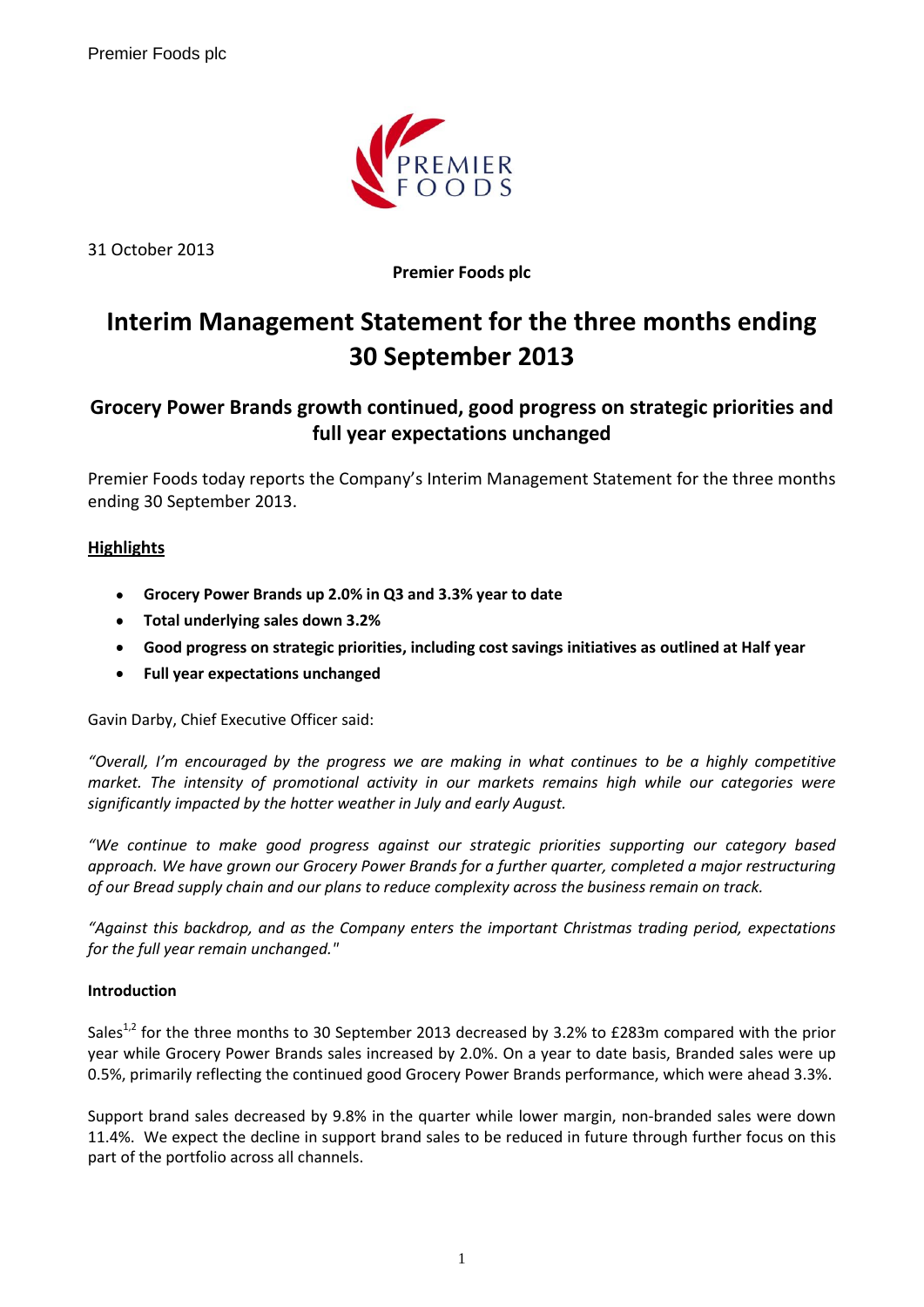#### Premier Foods plc

#### **Quarter 3 Sales**

| £m                                 | 2013 Q3 | 2012 Q3 | Change  |
|------------------------------------|---------|---------|---------|
| Power Brands                       | 197.7   | 196.9   | 0.4%    |
| Support brands                     | 45.6    | 50.4    | (9.8% ) |
| <b>Total branded</b>               | 243.2   | 247.4   | (1.7%)  |
| Non-branded                        | 40.0    | 45.1    | (11.4%) |
| Total sales $^{1,2}$ (ex. Milling) | 283.2   | 292.5   | (3.2%)  |
| <b>Grocery Power Brands</b>        | 125.9   | 123.5   | 2.0%    |

#### **Quarter 3 Year to Date Sales**

| £m                                 | 2013 Q3 YTD | 2012 Q3 YTD | Change  |
|------------------------------------|-------------|-------------|---------|
| Power Brands                       | 626.0       | 612.0       | 2.3%    |
| Support brands                     | 146.2       | 156.6       | (6.6%)  |
| <b>Total branded</b>               | 772.2       | 768.7       | 0.5%    |
| Non-branded                        | 132.2       | 150.6       | (12.2%) |
| Total sales $^{1,2}$ (ex. Milling) | 904.4       | 919.3       | (1.6%)  |
| <b>Grocery Power Brands</b>        | 379.1       | 367.1       | 3.3%    |

#### **Grocery**

Grocery Power Brands sales increased by 2.0% in the third quarter of the year and were ahead 3.3% year to date. Total Grocery sales were down 4.0% in the quarter, as a result of lower Support Brand and Nonbranded sales.

Overall the quarter started slowly as the hotter than average summer significantly impacted a number of the categories in which the Company competes, although this was less marked in desserts and cake. In particular, *Ambrosia* performed well, growing share in an expanding market, reflecting strong and effective back to school promotional campaigns and growth in the discounters channel. Sales of *Mr. Kipling* returned to growth in the period, delivering its highest share position for over two years driven by continued momentum behind the 'snackpack' format.

In stocks and gravies, sales of *Bisto* were ahead of last year partly as a result of new listings in high growth channels, although this was partly offset by softer sales of *Oxo*. Sales of *Sharwood's* and *Batchelors* were impacted by a combination of hotter weather in July and early August and competitive market conditions. *Sharwood's* is back on television with a new advertising campaign in the final quarter this year, while the new *Oxo* 'Shake & Flavour' product has just been fully launched into market supported by a major advertising campaign.

Support brands were lower in the quarter with *Homepride* sales in particular impacted by a strongly competitive promotional environment in the cooking sauces category. In line with the Company's focus on driving total category growth, we are beginning to build distribution for our support brands across all channels including the growing discounter channel. The Company has strong plans in place to deliver an improved performance for Support brands in 2014.

With branded sales now 90% of total Grocery sales, non-branded sales represent an increasingly small proportion of Grocery divisional contribution. Lower margin, non-branded sales were down in the quarter due to contract withdrawals in Desserts and powdered Beverages, a continuation of the trend seen in the first half of the year.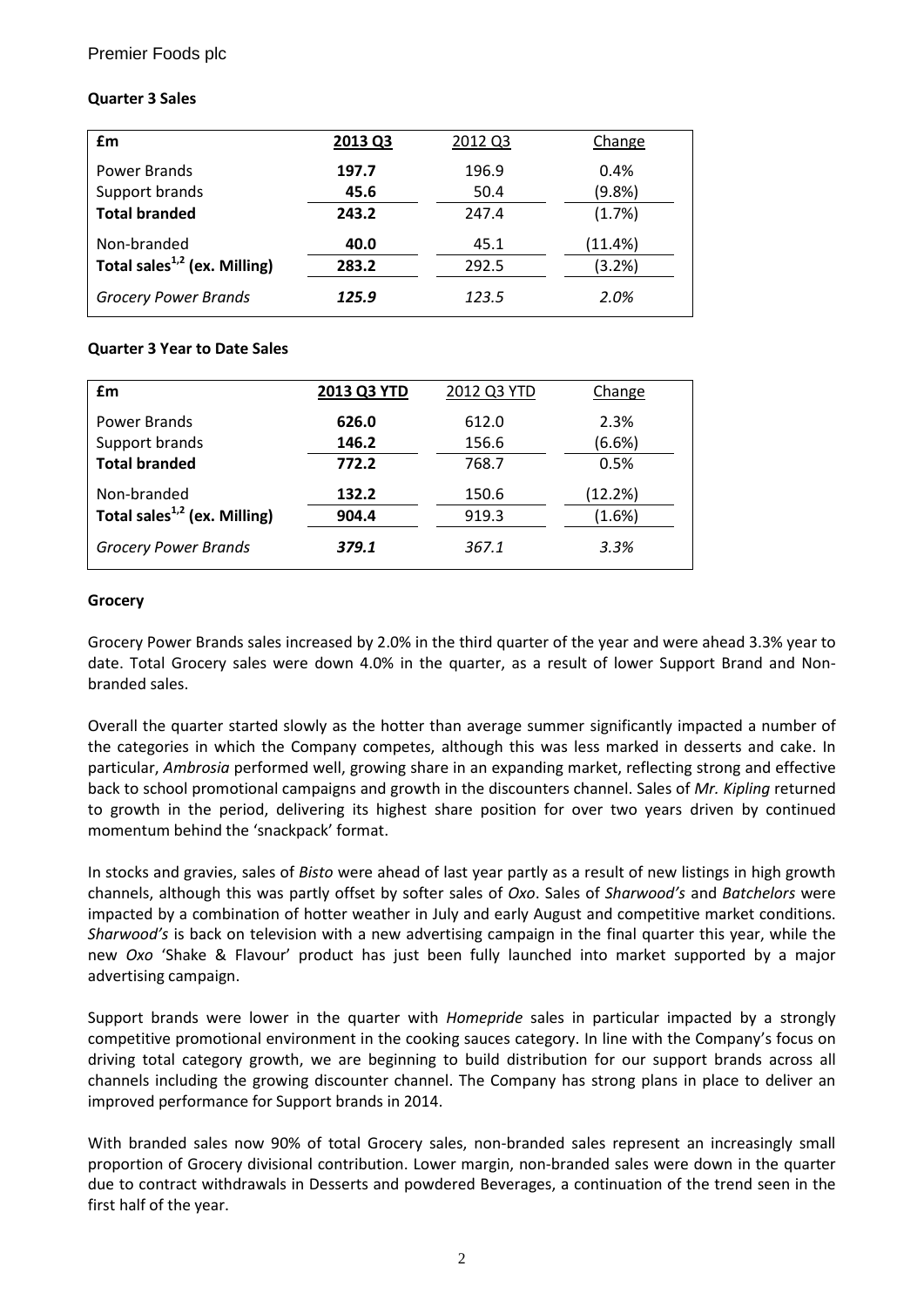In line with our category based strategy, we are working on driving improved category returns across our promotional investment programmes. Although total consumer marketing expenditure is expected to be lower in overall terms this year, we continue to improve the efficiency of our marketing investment. Over the medium term, the Company remains committed to both increasing the quantum and improving the efficiency of consumer marketing to support growth in its branded portfolio.

#### **Bread**

Sales<sup>2</sup> in the Bread business (excluding Milling and a high cost to serve contract exited in April) were 1.5% behind the same period last year reflecting a slower start to the quarter as a result of the hotter July weather. However, performance improved through the quarter, supported by progressively stronger customer partnerships. In particular, we are starting to benefit from substantial increases in space and distribution across both the larger supermarket and convenience formats of major customers.

The yield and quality of the UK wheat harvest has also improved compared to last year, and reflect longterm average outputs.

This year, the Bread business has focused on a major restructuring programme, involving the closure of three bakeries, two mills and a significantly reconfigured logistics network. The Greenford bakery closed in the third quarter and production at the Barry Mill finished in October. Restructuring costs associated with this programme are unchanged and expect to be approximately £28 million in the full year.

Milling sales were up 15.1% in the quarter, largely reflecting higher pricing compared to the same period last year.

#### **Strategic Priorities Progress**

At the Half Year, the Company outlined a number of strategic priorities as part of its broader category based approach. These included a major focus on reducing complexity from which the Company identified £10 million of incremental cost savings in the second half of the year. During the quarter we made good progress in pruning the number of lower margin products (SKU's) in the Grocery business by over 270, representing a reduction of more than 15% since the beginning of the year. In addition, the Company is tracking ahead of its plan to halve the number of suppliers by the end of 2014 with 83% of total procurement expenditure now with just 250 lead suppliers.

During the period, the Company also consolidated its Grocery logistics operation through moving to a Regional Distribution Centre approach, reducing the number of hubs from three to two, with the additional benefit of improving customer service. Further opportunities are being reviewed to maximise value from the Grocery fixed cost base.

In line with our strategy to expand the customer base beyond our existing channels, and where appropriate across geographies, the Company recently signed a ten year partnership agreement with Swire Foods Holdings Ltd, to distribute Ambrosia rice pudding pots in China. This agreement, while initially focusing on Ambrosia, may extend to other Power Brands in the portfolio in due course.

#### **Financial Position**

The Company's financial position and Net debt expectations for 2013 remain unchanged, with recurring free cash flow generation in the year expected to be in the range of £50-70m.

During the quarter, the Company completed the closure of its defined benefit pension schemes to future accrual. All current and future employees are now able to participate in the Company's defined contribution pension schemes only.